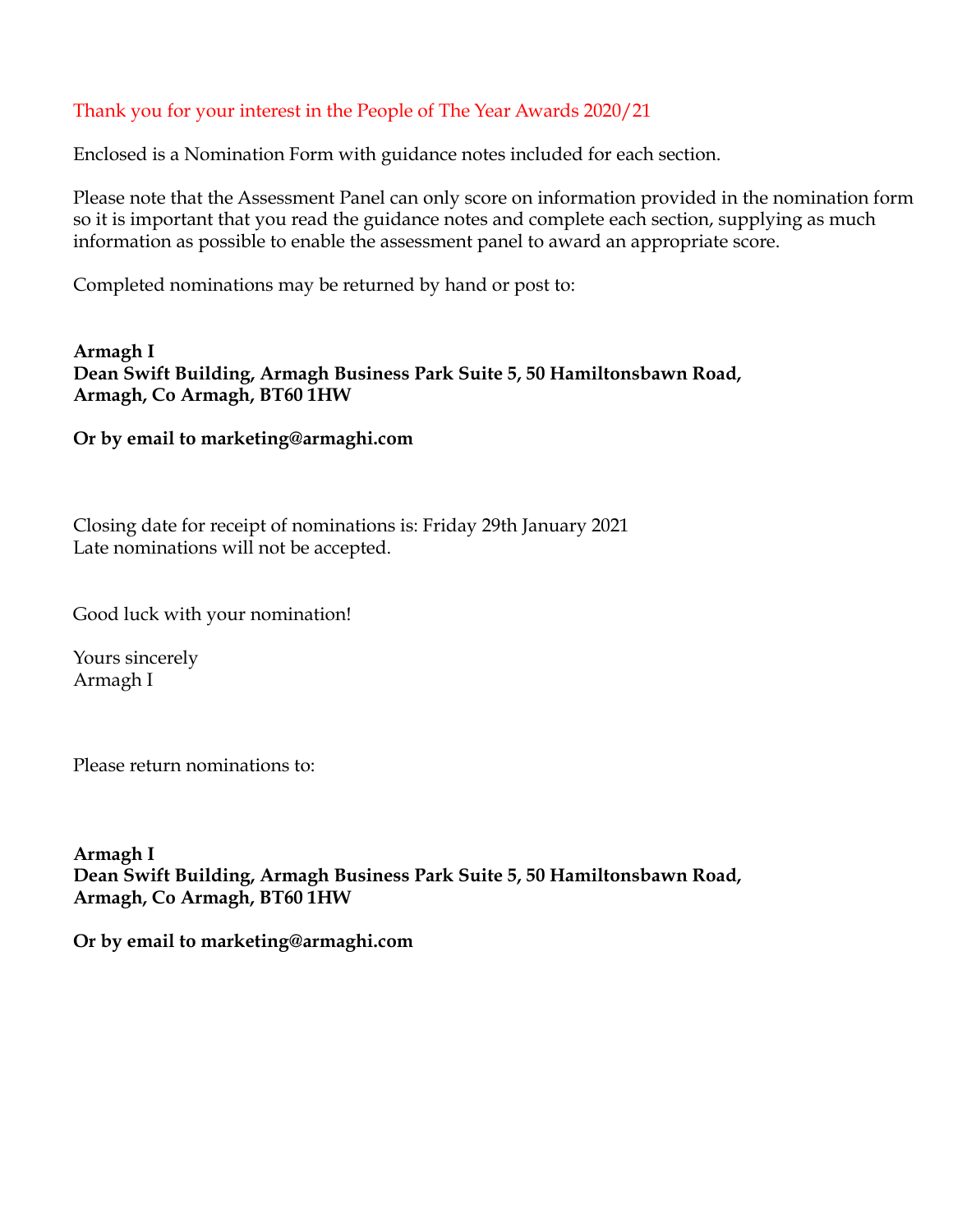The People of the Year Awards have been developed by Armagh I. The aim of the awards is to recognise the valuable contribution and time commitment of individuals and how they have made a positive impact in their local communities.

We all know people who go the extra mile to help others without looking for praise. They may volunteer, work alone or as part of a group. Why not take the time to say 'thank you' to those people or groups who do so much in our local communities. All you have to do is take a few moments to complete a nomination form.

### **2020 AWARD CATEGORIES**

### Inspirational Young Talent Award (Sponsored by Armagh Credit Union)



**ENTRANTS MUST BE UNDER 25 YEARS OF AGE AT TIME OF CLOSING DATE** 

- (a) briefly describe the nominee's 'talent'
- (b) how do they stand out from their peers
- (c) summarize their strengths and special qualities
- (d) show how they have made a valuable and recognizable contribution to the activity they are associatedwith

# Sports Person of the Year (Sponsored by Traynors) **Traynors**

- (a) describe how they have made a positive impression in the world of sport & how their actions have captured the public's imagination
	- (b) outline their achievements to date
	- (c)illustrate the strengths & qualities they bring to their sport

## Carer of the Year (Sponsored by CPS, Armagh)



### **(any person in a paid or non-paid role)**

(a) show the nominee's commitment and perseverance in helping provide much needed care

- (b) what positive effect have they made to the lives of those in their care
- (c) describe what makes their care special and how their dedication makes them stand out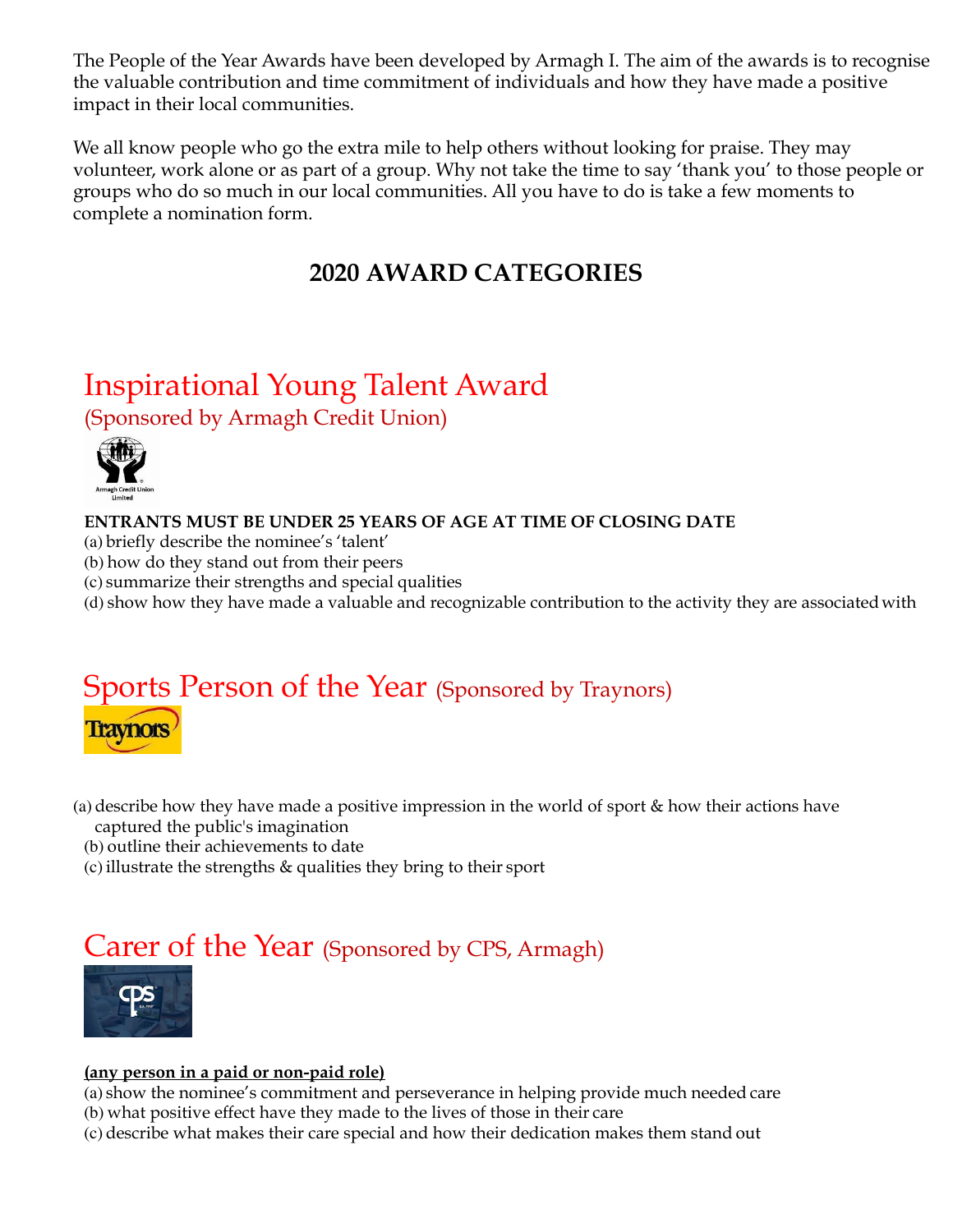# Tourism & Hospitality Champion of the Year

### (Sponsored by McShane Packaging)

**6** McShane

This award is to recognise someone who, through their activities, has demonstrated outstanding achievement in championing the cause of tourism & hospitality through innovation, promotion and campaigning. An individual or business who during the past year has demonstrated a will to improve the overall sector during Covid-19 whilst adhering to restrictions and guidelines. Nominees will be shortlisted against the following criteria; how innovative their activities are, how original their actions are, how great an impact their actions have, how inspirational their drive is, and how their actions have brought the area's tourism to the attention of a non-local audience in a positive way, perhaps in an international dimension.

## Community Impact Award (Sponsored by Next Move Property) next move

Recognises individuals making a significant difference to community life. For example, a particular project or cause that has changed the community for the better by improving relations and promoting a shared society.

(a) outline the project.

- (b) demonstrate how without this project the community would be worse off.
- (c) demonstrate a commitment towards improving community relations and a more united and shared society.